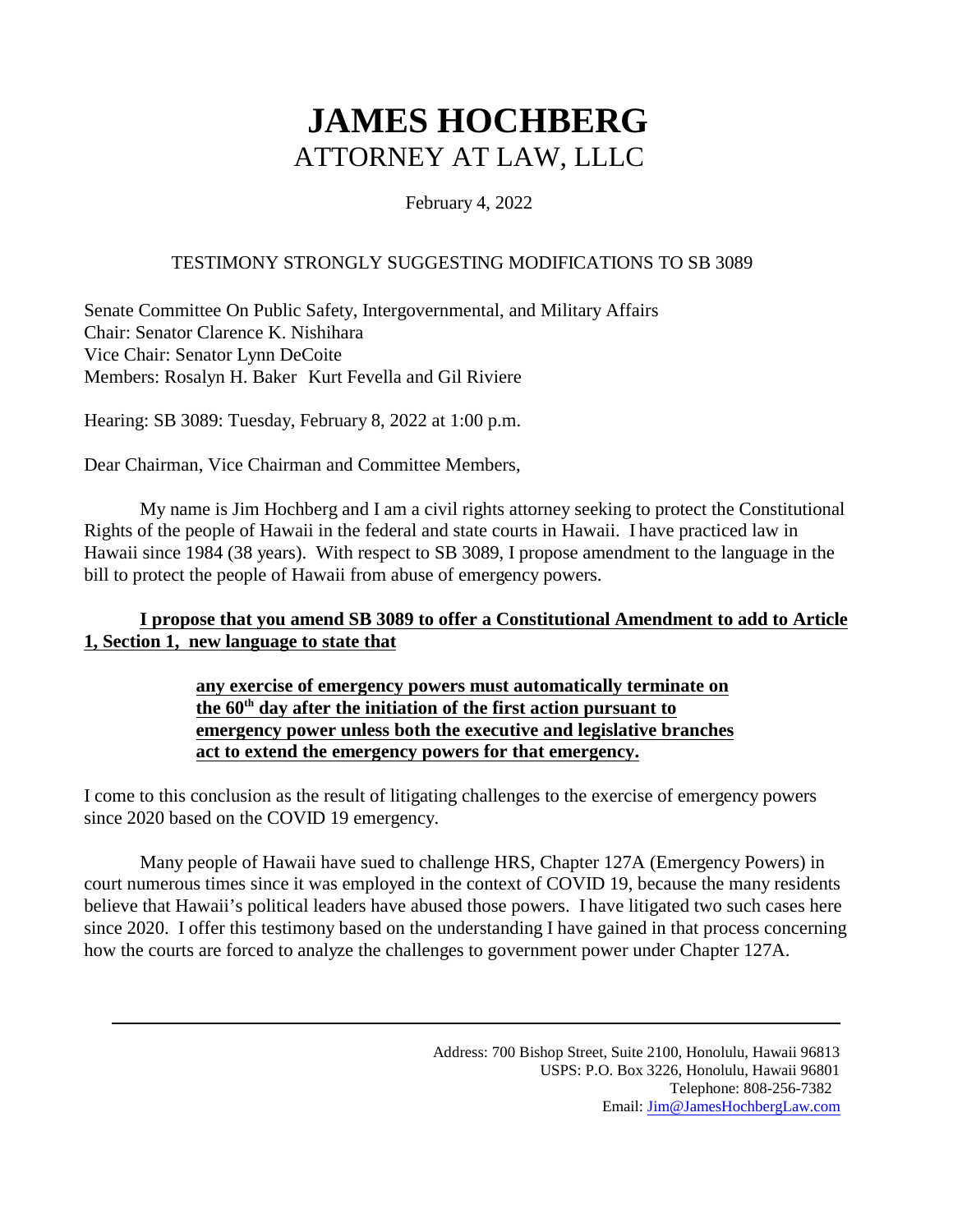SENATE COMMITTEE ON PUBLIC SAFETY, INTERGOVERNMENTAL, AND MILITARY AFFAIRS Chair: Senator Clarence K. Nishihara Vice Chair: Senator Lynn DeCoite Members: Rosalyn H. Baker Kurt Fevella and Gil Riviere February 4, 2022 Page 2

SB 3089 states that the "purpose of this Act is to . . . clarify the legal framework governing the extension and termination of states of emergency."

SB 3089 goes on to make several amendments to HRS Chapter 127A, including to Section 127A-14(d), which currently demands the automatic termination of the emergency powers on the sixtieth day after the proclamation of emergency. Several of the many challenges to the continuation of emergency powers have addressed this point. SB 3089 takes the completely wrong approach by weakening the protections of the people's political power rather than protecting the political power of the people of Hawaii.

While emergencies can require drastic action, such action must be limited to that period of time absolutely necessary to protect against infringement on our fundamental rights. The political leadership in many other countries around the world (and even many states within our United States of America) determined last year and earlier this year that the emergency from COVID 19 has ended, and these governments have eliminated the drastic emergency actions in their jurisdiction. Hawaii continues to exercise emergency powers concerning COVID 19 when it is unnecessary with 99% of current COVID 19 cases being omicron. SB 3089 takes the wrong approach to re-evaluating the statutory language to end emergency powers.

I agree that Chapter 127A must be amended to ensure that e emergency powers are not abused. However, in order to protect the proper balance between the political power of government and the political power of the people being governed, revising Chapter 127A must give way to revising the Constitution of the State of Hawaii. This is because judges must look at a statute in the context of the entire chapter in which it occurs. In this case, Chapter 127A broadly empowers the governor and mayors to take over the legislative law-making powers when in their discretion some emergency or disaster leads them to the conclusion that it is necessary.

#### **Tinkering with the language within that context leaves the judge determining the legality of a section of that Chapter within that same context.**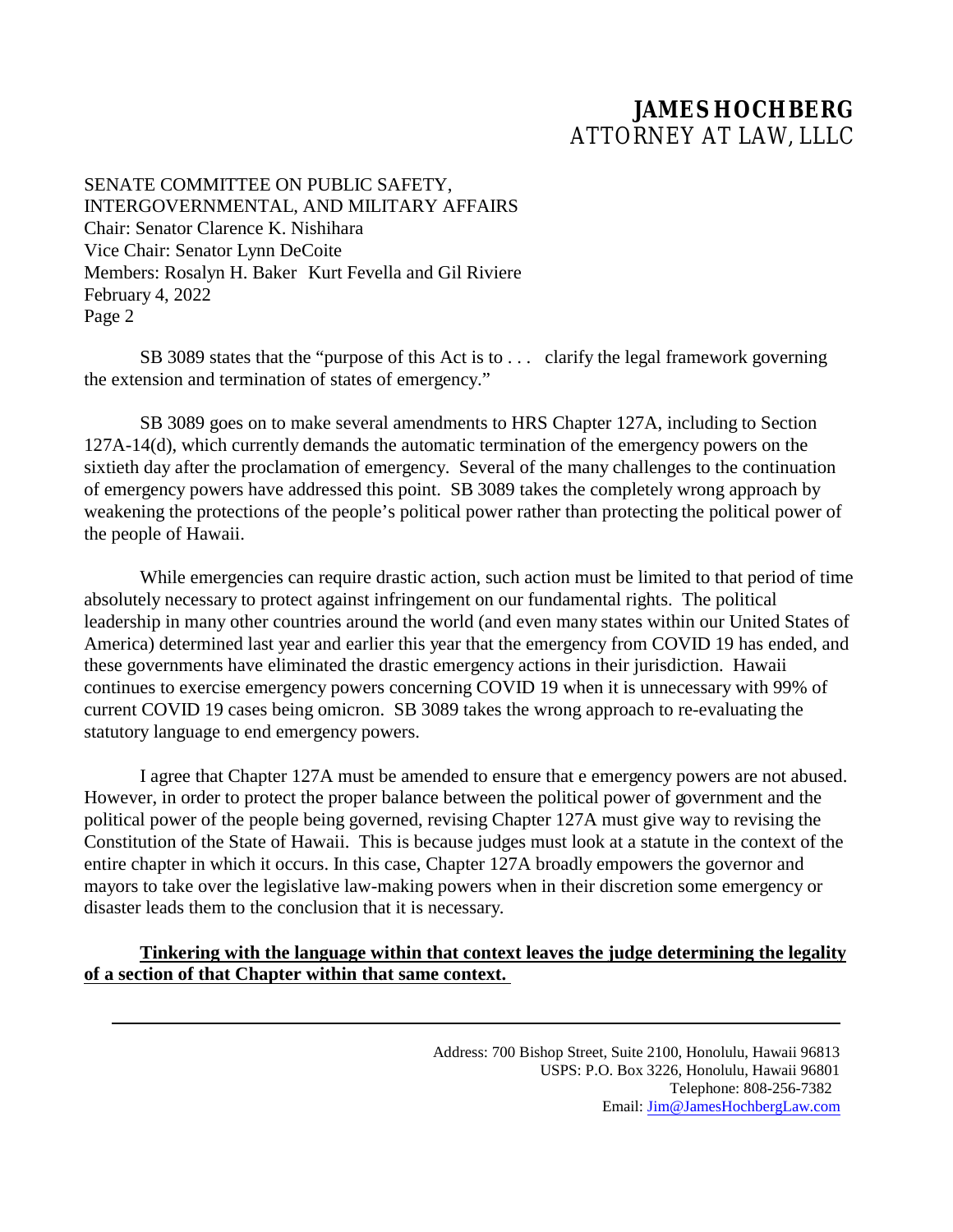SENATE COMMITTEE ON PUBLIC SAFETY, INTERGOVERNMENTAL, AND MILITARY AFFAIRS Chair: Senator Clarence K. Nishihara Vice Chair: Senator Lynn DeCoite Members: Rosalyn H. Baker Kurt Fevella and Gil Riviere February 4, 2022 Page 3

In that context, the tension is between the political power of the executive versus the legislative branch. The political power of the people is lost. Judges need to see the tension as between the government and the people since the emergency orders affect the people, not the legislature.

The people of Hawaii have constitutionally protected political power, and limits on the Governor's emergency powers is an important protection for your voters. The Bill of Rights in the Hawaii Constitution provides at Article I, Section 1 that:

#### **"All political power of this State is inherent in the people and the responsibility for the exercise thereof rests with the people. All government is founded on this authority."**

Therefore, allowing an unchecked exercise of emergency powers by a governor is contrary to the constitutional protection of the inherent political power held by the people. The limitation on the exercise of emergency powers is necessary to maintain appropriate levels of governmental authority under the Constitution of the State of Hawaii. The separation of powers reserve law-making to the legislative branch (each member being duly elected in small districts by a subset of the population) and, with citizen participation, protects the people from authoritarian rule and ensures that they are properly represented by elected officials. Executive decrees ordering quarantine with criminal penalties, along with various other rules that have been enacted with no public input, are contrary to Hawaii's Constitution. While this may be proper for very limited periods of time, the Legislature must exercise its law-making power to protect the voters from abuse.

In order to arm the judge with the proper perspective for reviewing abuse of emergency powers, the brakes on abuse of emergency powers must be stated where the judge will see the tension properly: between the political power of the people and the political power of the government.

#### **That is why I propose that you amend the Hawaii Constitution**.